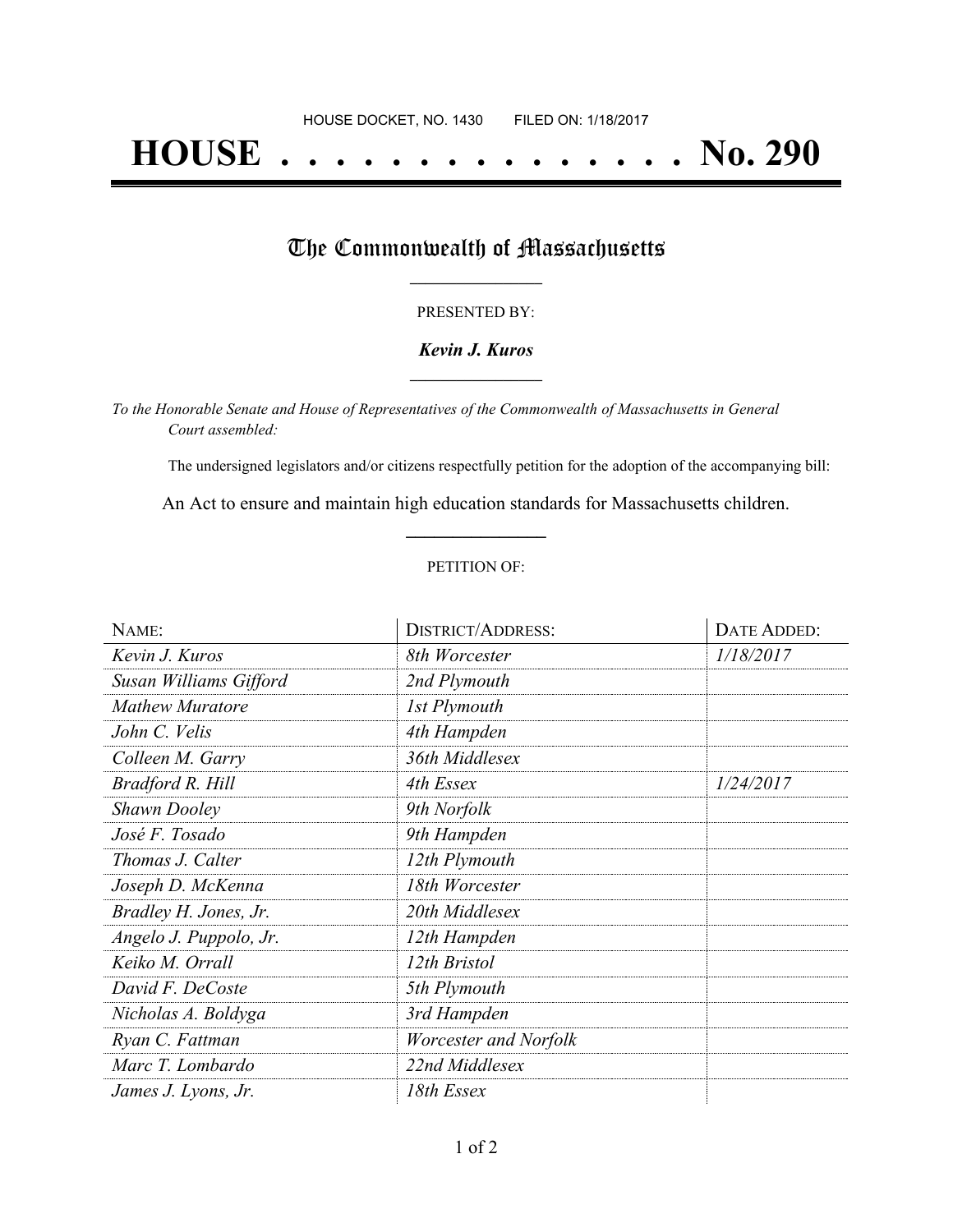| Paul K. Frost       | 7th Worcester                     |  |
|---------------------|-----------------------------------|--|
| Patrick M. O'Connor | Plymouth and Norfolk              |  |
| Geoff Diehl         | 7th Plymouth                      |  |
| Anne M. Gobi        | Worcester, Hampden, Hampshire and |  |
|                     | Middlesex                         |  |
|                     |                                   |  |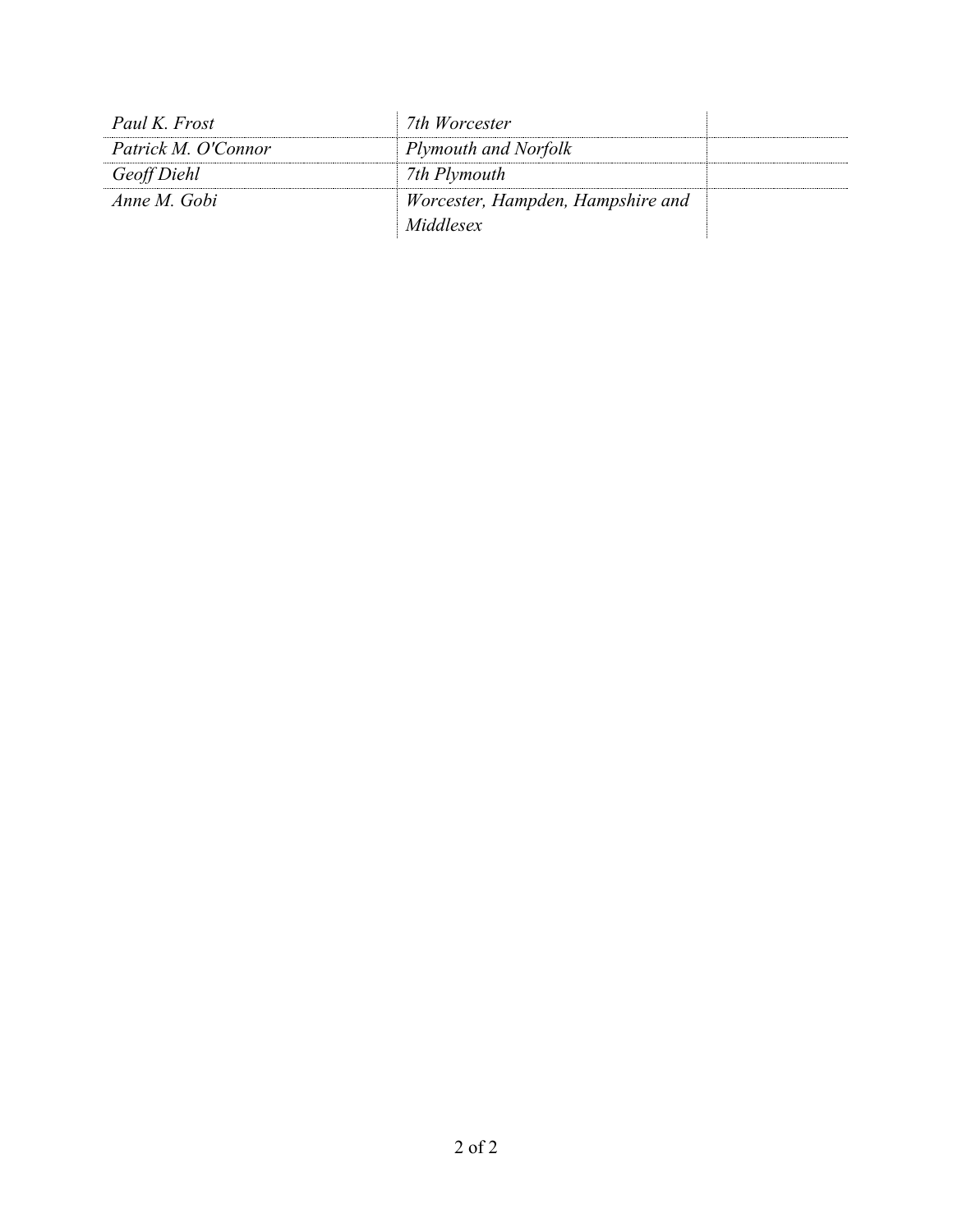# HOUSE DOCKET, NO. 1430 FILED ON: 1/18/2017 **HOUSE . . . . . . . . . . . . . . . No. 290**

By Mr. Kuros of Uxbridge, a petition (accompanied by bill, House, No. 290) of Kevin J. Kuros and others for legislation to ensure and maintain high education standards for students by the establishment of review committees for all educational disciplines. Education.

## The Commonwealth of Massachusetts

**In the One Hundred and Ninetieth General Court (2017-2018) \_\_\_\_\_\_\_\_\_\_\_\_\_\_\_**

**\_\_\_\_\_\_\_\_\_\_\_\_\_\_\_**

An Act to ensure and maintain high education standards for Massachusetts children.

Be it enacted by the Senate and House of Representatives in General Court assembled, and by the authority *of the same, as follows:*

| $\mathbf{1}$   | SECTION 1. Notwithstanding the provisions of any general or special law to the                    |
|----------------|---------------------------------------------------------------------------------------------------|
| 2              | contrary, the vote taken by the Massachusetts Board of Elementary and Secondary Education on      |
| 3              | July 21, 2010, to adopt the Common Core State Standards for Mathematics and English               |
| 4              | Language Arts is hereby rescinded. The curriculum frameworks in Mathematics and English           |
| 5              | Language Arts that were in effect prior to that date are hereby restored.                         |
| 6              | SECTION 2. Section 1D of Chapter 69 as appearing in the 2016 Official Edition of the              |
| $\overline{7}$ | General Laws is hereby amended in the second paragraph by inserting after the first sentence, the |
| 8              | following new sentences:                                                                          |
| 9              | The process shall include committees made up exclusively of public school teachers and            |
| 10             | academics from private and public colleges and universities established and operated in           |
| 11             | Massachusetts. The commissioner shall copyright the frameworks, which shall be wholly owned       |
|                |                                                                                                   |